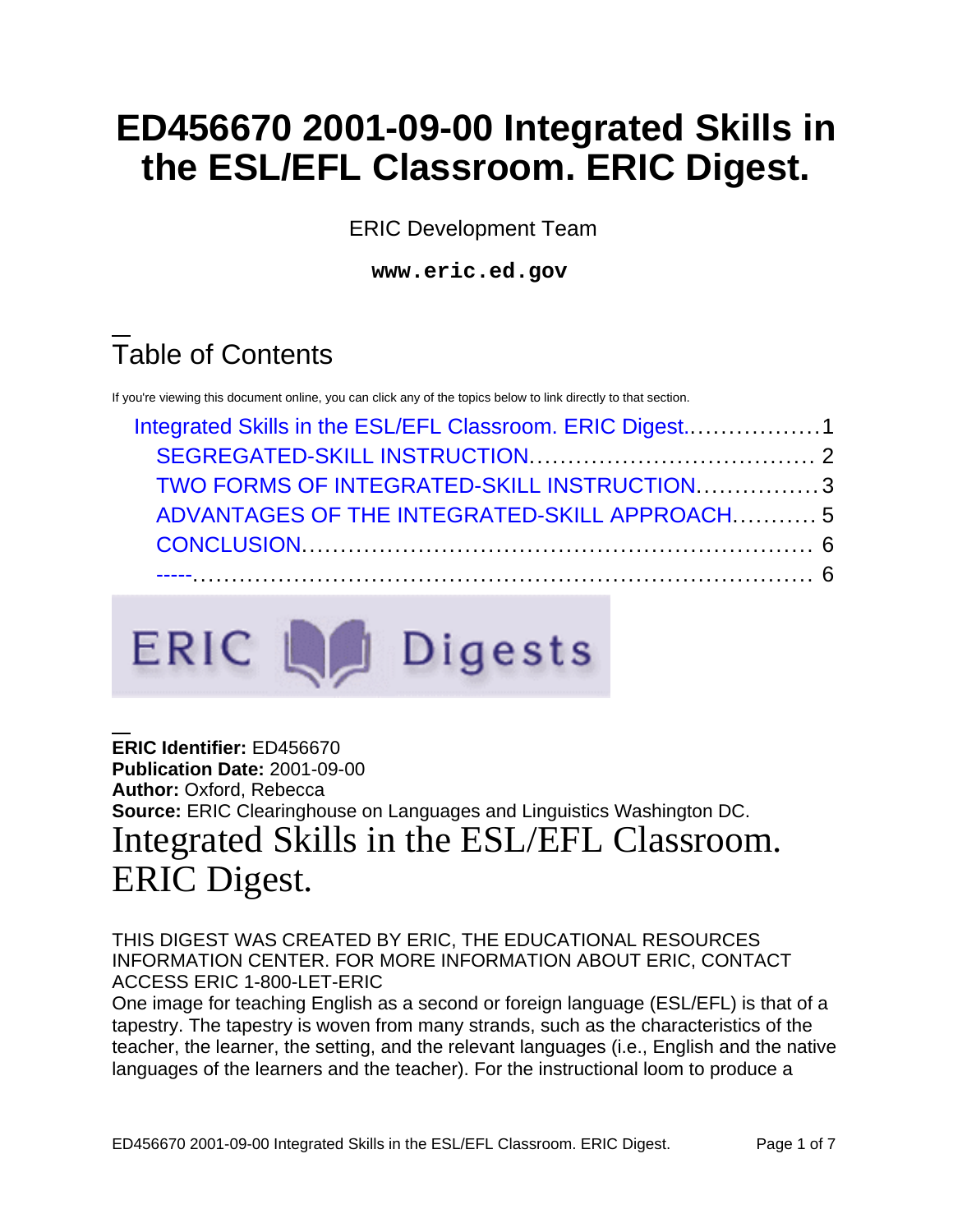large, strong, beautiful, colorful tapestry, all of these strands must be interwoven in positive ways. For example, the instructor's teaching style must address the learning style of the learner, the learner must be motivated, and the setting must provide resources and values that strongly support the teaching of the language. However, if the strands are not woven together effectively, the instructional loom is likely to produce something small, weak, ragged, and pale--not recognizable as a tapestry at all.

In addition to the four strands mentioned above--teacher, learner, setting, and relevant languages--other important strands exist in the tapestry. In a practical sense, one of the most crucial of these strands consists of the four primary skills of listening, reading, speaking, and writing. This strand also includes associated or related skills such as knowledge of vocabulary, spelling, pronunciation, syntax, meaning, and usage. The skill strand of the tapestry leads to optimal ESL/EFL communication when the skills are interwoven during instruction. This is known as the integrated-skill approach.

If this weaving together does not occur, the strand consists merely of discrete, segregated skills--parallel threads that do not touch, support, or interact with each other. This is sometimes known as the segregated-skill approach. Another title for this mode of instruction is the language-based approach, because the language itself is the focus of instruction (language for language's sake). In this approach, the emphasis is not on learning for authentic communication.

By examining segregated-skill instruction, we can see the advantages of integrating the skills and move toward improving teaching for English language learners.

## <span id="page-1-0"></span>SEGREGATED-SKILL INSTRUCTION

In the segregated-skill approach, the mastery of discrete language skills such as reading and speaking is seen as the key to successful learning, and language learning is typically separate from content learning (Mohan, 1986). This is contrary to the integrated way that people use language skills in normal communication, and it clashes with the direction in which language teaching experts have been moving in recent years. Skill segregation is reflected in traditional ESL/EFL programs that offer classes focusing on segregated language skills. Why do they offer such classes? Perhaps teachers and administrators think it is logistically easier to present courses on writing divorced from speaking, or on listening isolated from reading. They may believe that it is instructionally impossible to concentrate on more than one skill at a time.

Even if it were possible to fully develop one or two skills in the absence of all the others, such an approach would not ensure adequate preparation for later success in academic communication, career-related language use, or everyday interaction in the language. An extreme example is the grammar-translation method, which teaches students to analyze grammar and to translate (usually in writing) from one language to another. This method restricts language learning to a very narrow, noncommunicative range that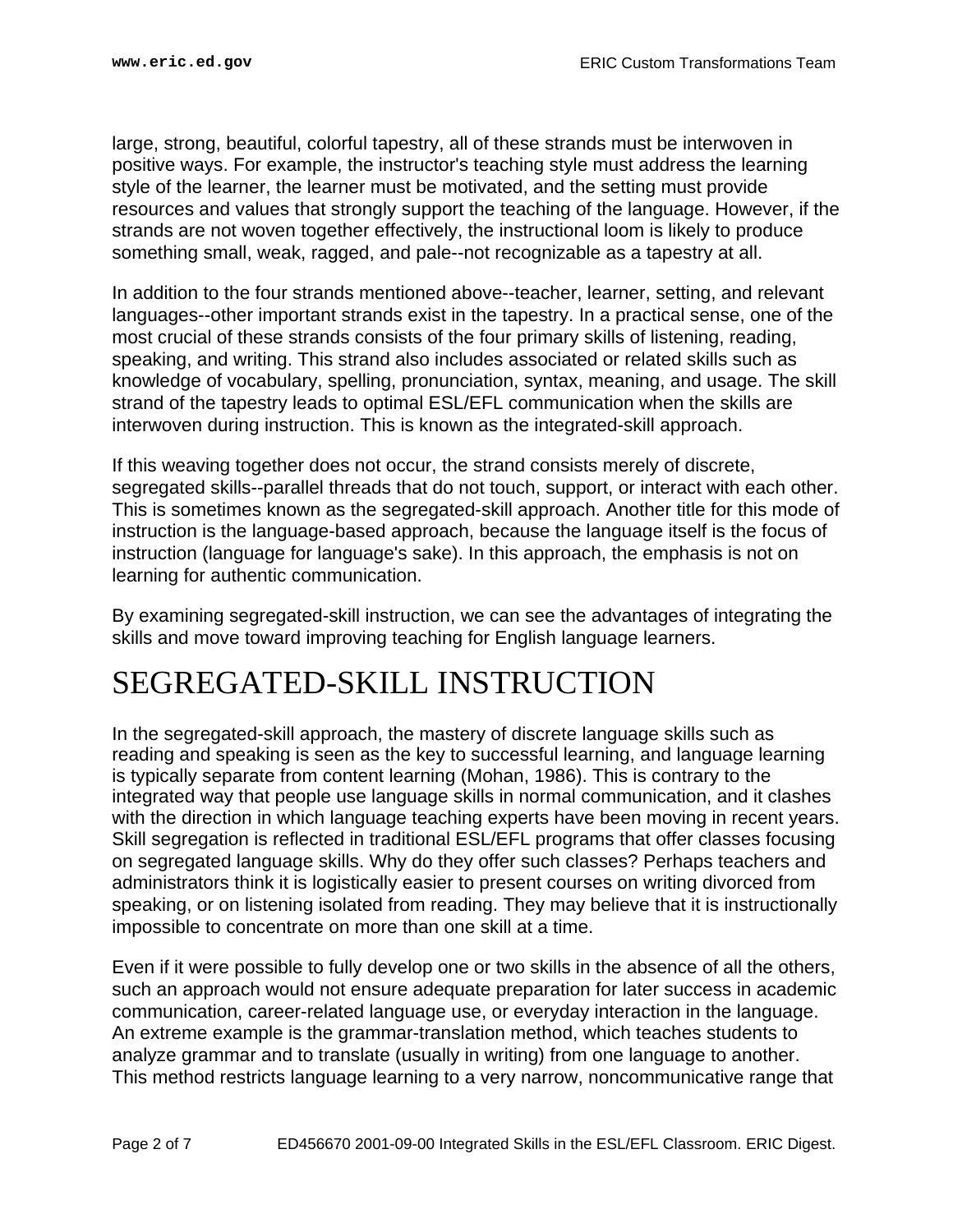does not prepare students to use the language in everyday life.

Frequently, segregated-skill ESL/EFL classes present instruction in terms of skill-linked learning strategies: reading strategies, listening strategies, speaking strategies, and writing strategies (see Peregoy & Boyle, 2001). Learning strategies are strategies that students employ, most often consciously, to improve their learning. Examples are guessing meaning based on context, breaking a sentence or word down into parts to understand the meaning, and practicing the language with someone else.

Very frequently, experts demonstrate strategies as though they were linked to only one particular skill, such as reading or writing (e.g., Peregoy & Boyle, 2001). However, it can be confusing or misleading to believe that a given strategy is associated with only one specific language skill. Many strategies, such as paying selective attention, self-evaluating, asking questions, analyzing, synthesizing, planning, and predicting, are applicable across skill areas (see Oxford, 1990). Common strategies help weave the skills together. Teaching students to improve their learning strategies in one skill area can often enhance performance in all language skills (Oxford, 1996).

Fortunately, in many instances where an ESL or EFL course is labeled by a single skill, the segregation of language skills might be only partial or even illusory. If the teacher is creative, a course bearing a discrete-skill title might actually involve multiple, integrated skills. For example, in a course on intermediate reading, the teacher probably gives all of the directions orally in English, thus causing students to use their listening ability to understand the assignment. In this course, students might discuss their readings, thus employing speaking and listening skills and certain associated skills, such as pronunciation, syntax, and social usage. Students might be asked to summarize or analyze readings in written form, thus activating their writing skills. In a real sense, then, some courses that are labeled according to one specific skill might actually reflect an integrated-skill approach after all.

The same can be said for ESL/EFL textbooks. A particular series might highlight certain skills in one book or another, but all the language skills might nevertheless be present in the tasks in each book. In this way, students have the benefit of practicing all the language skills in an integrated, natural, communicative way, even if one skill is the main focus of a given volume.

In contrast to segregated-skill instruction, both actual and apparent, there are at least two forms of instruction that are clearly oriented toward integrating the skills.

## <span id="page-2-0"></span>TWO FORMS OF INTEGRATED-SKILL INSTRUCTION

Two types of integrated-skill instruction are content-based language instruction and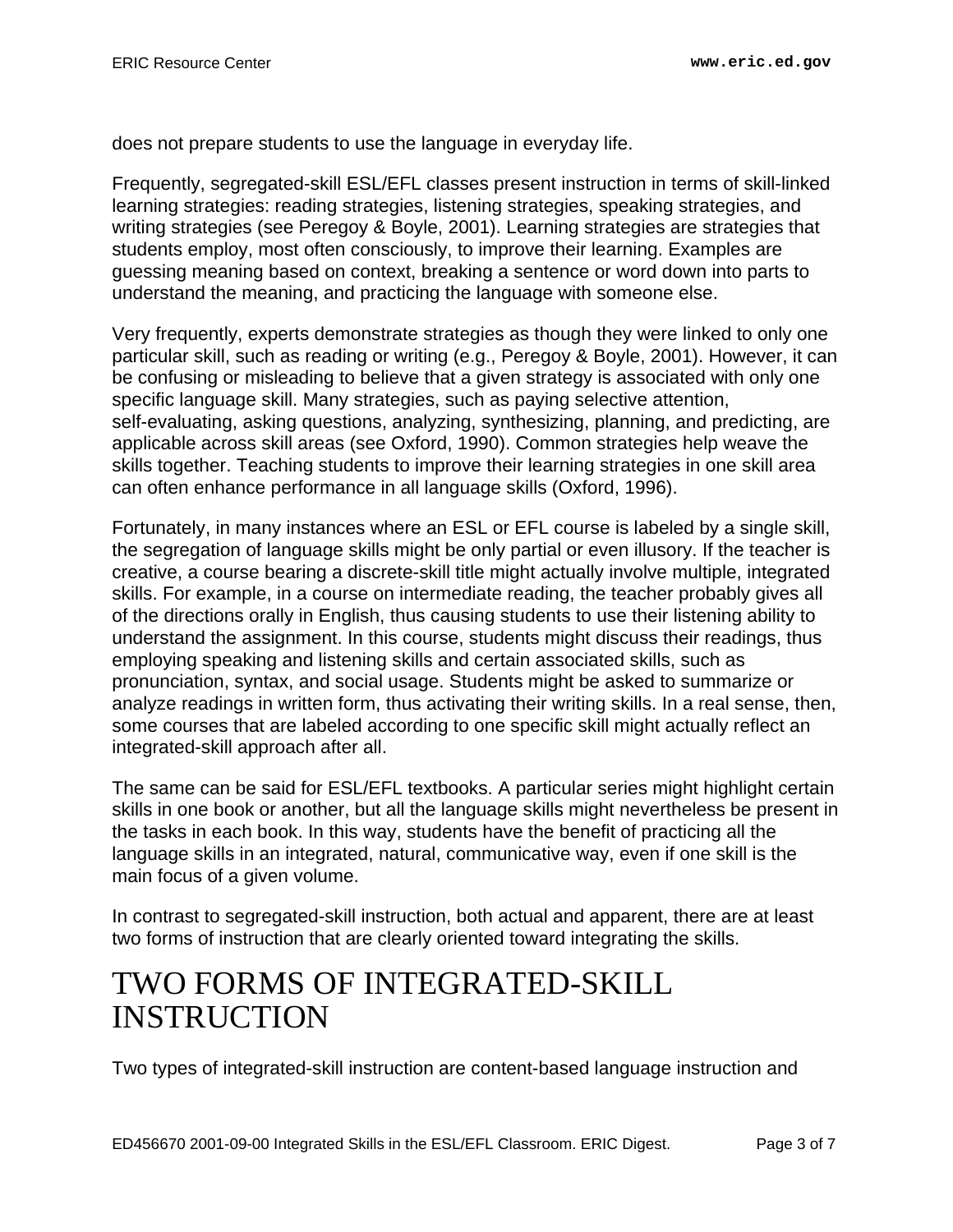task-based instruction. The first of these emphasizes learning content through language, while the second stresses doing tasks that require communicative language use. Both of these benefit from a diverse range of materials, textbooks, and technologies for the ESL or EFL classroom.

"Content-Based Instruction." In content-based instruction, students practice all the language skills in a highly integrated, communicative fashion while learning content such as science, mathematics, and social studies. Content-based language instruction is valuable at all levels of proficiency, but the nature of the content might differ by proficiency level. For beginners, the content often involves basic social and interpersonal communication skills, but past the beginning level, the content can become increasingly academic and complex. The Cognitive Academic Language Learning Approach (CALLA), created by Chamot and O'Malley (1994) shows how language learning strategies can be integrated into the simultaneous learning of content and language.

At least three general models of content-based language instruction exist: theme-based, adjunct, and sheltered (Scarcella & Oxford, 1992). The theme-based model integrates the language skills into the study of a theme (e.g., urban violence, cross-cultural differences in marriage practices, natural wonders of the world, or a broad topic such as change). The theme must be very interesting to students and must allow a wide variety of language skills to be practiced, always in the service of communicating about the theme. This is the most useful and widespread form of content-based instruction today, and it is found in many innovative ESL and EFL textbooks. In the adjunct model, language and content courses are taught separately but are carefully coordinated. In the sheltered model, the subject matter is taught in simplified English tailored to students' English proficiency level.

"Task-Based Instruction." In task-based instruction, students participate in communicative tasks in English. Tasks are defined as activities that can stand alone as fundamental units and that require comprehending, producing, manipulating, or interacting in authentic language while attention is principally paid to meaning rather than form (Nunan, 1989).

The task-based model is beginning to influence the measurement of learning strategies, not just the teaching of ESL and EFL. In task-based instruction, basic pair work and group work are often used to increase student interaction and collaboration. For instance, students work together to write and edit a class newspaper, develop a television commercial, enact scenes from a play, or take part in other joint tasks. More structured cooperative learning formats can also be used in task-based instruction. Task-based instruction is relevant to all levels of language proficiency, but the nature of the task varies from one level to the other. Tasks become increasingly complex at higher proficiency levels. For instance, beginners might be asked to introduce each other and share one item of information about each other. More advanced students might do more intricate and demanding tasks, such as taking a public opinion poll at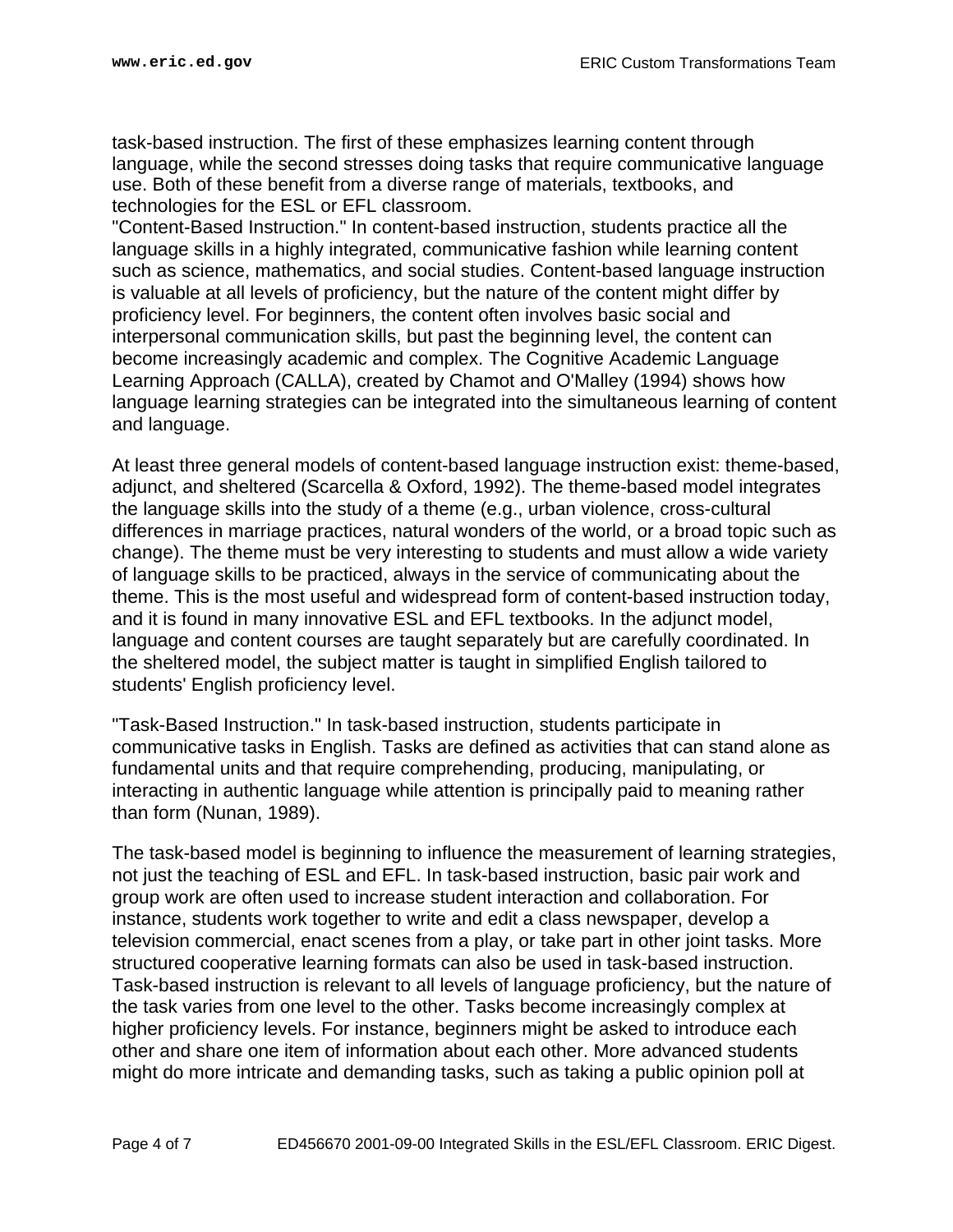school, the university, or a shopping mall.

## <span id="page-4-0"></span>ADVANTAGES OF THE INTEGRATED-SKILL APPROACH

The integrated-skill approach, as contrasted with the purely segregated approach, exposes English language learners to authentic language and challenges them to interact naturally in the language. Learners rapidly gain a true picture of the richness and complexity of the English language as employed for communication. Moreover, this approach stresses that English is not just an object of academic interest nor merely a key to passing an examination; instead, English becomes a real means of interaction and sharing among people. This approach allows teachers to track students' progress in multiple skills at the same time. Integrating the language skills also promotes the learning of real content, not just the dissection of language forms. Finally, the integrated-skill approach, whether found in content-based or task-based language instruction or some hybrid form, can be highly motivating to students of all ages and backgrounds.

INTEGRATING THE LANGUAGE SKILLS

In order to integrate the language skills in ESL/EFL instruction,teachers should consider taking these steps:

#### ۰

\* Learn more about the various ways to integrate language skills in theclassroom (e.g., content-based, task-based, or a combination).

#### ۰

\* Reflect on their current approach and evaluate the extent to which theskills are integrated.

#### ۰

\* Choose instructional materials, textbooks, and technologies that promotethe integration of listening, reading, speaking, and writing, as well as theassociated skills of syntax, vocabulary, and so on.

\* Even if a given course is labeled according to just one skill, rememberthat it is possible to integrate the other language skills throughappropriate tasks.

#### ۰

ED456670 2001-09-00 Integrated Skills in the ESL/EFL Classroom. ERIC Digest. Page 5 of 7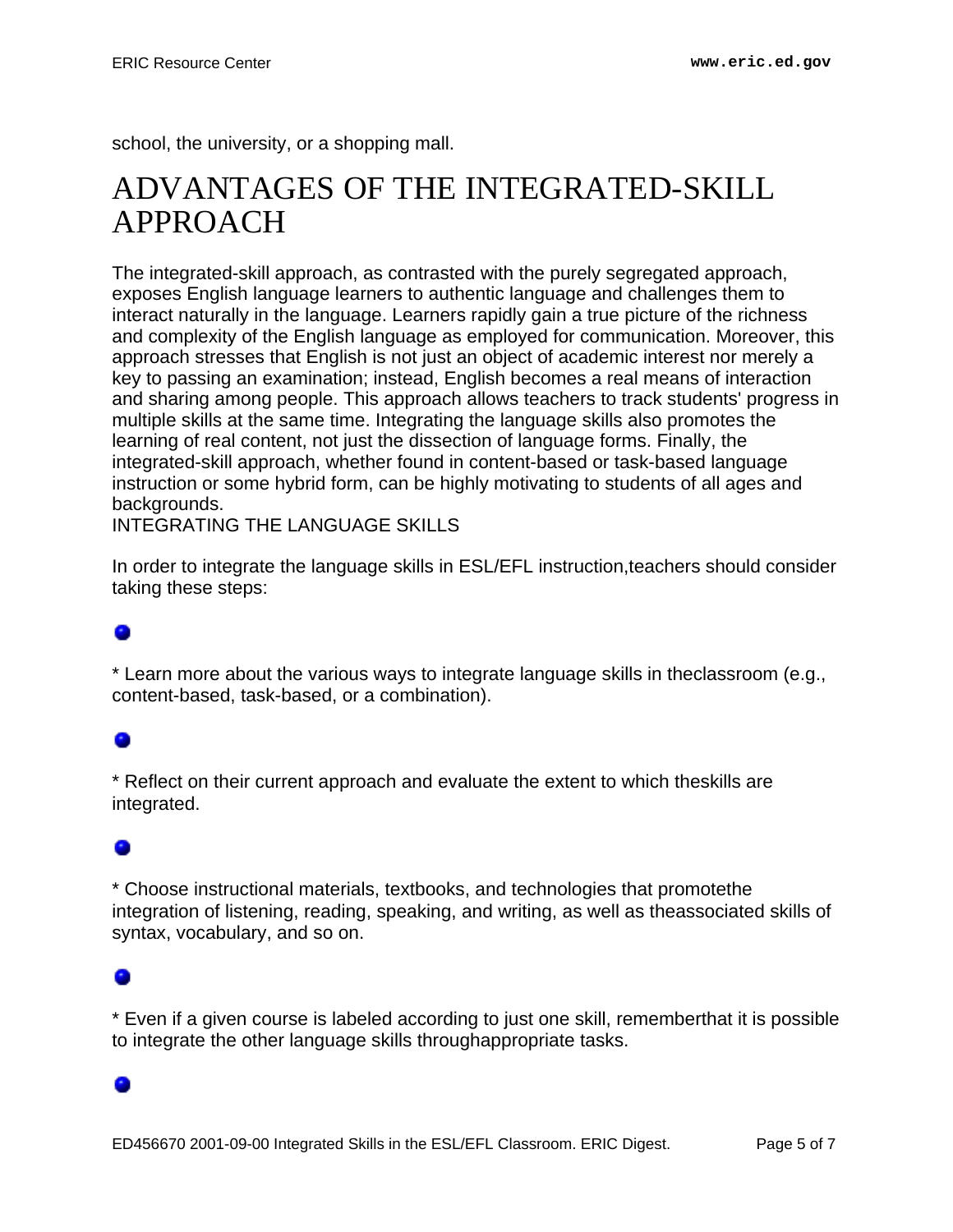\* Teach language learning strategies and emphasize that a given strategycan often enhance performance in multiple skills.

## <span id="page-5-0"></span>CONCLUSION

With careful reflection and planning, any teacher can integrate the language skills and strengthen the tapestry of language teaching and learning. When the tapestry is woven well, learners can use English effectively for communication. <REFS>REFERENCES

Chamot, A. U., & O'Malley, J.M. (1994). "The CALLA handbook: Implementing the cognitive-academic language learning approach." Reading: MA: Addison Wesley.

O'Malley, J.M., & Valdez Pierce, L. (1996)."Authentic assessment for English language learners: Practical approaches for teachers." New York: Addison Wesley.

Mohan, B. (1986). "Language and content." Reading, MA: Addison Wesley.

Nunan , D. (1989). "Designing tasks for the communicative classroom." Cambridge, UK: Cambridge University Press.

Oxford, R. (1990). "Language learning strategies. What every teacher should know." Boston, MA: Heinle & Heinle.

Oxford, R. (1996). "Language learning strategies around the world. Cross-cultural perspectives." Manoa: University of Hawaii Press.

Peregoy, S.F., & Boyle, O.F. (2001). "Reading, writing, and learning in ESL." New York: Addison Wesley Longman.

Scarcella, R., & Oxford, R. (1992). "The tapestry of language learning: The individual in the communicative classroom." Boston: Heinle & Heinle.

<span id="page-5-1"></span>-----

A full-length version of this article appeared in "ESL Magazine," Vol. 6, No. 1, January/February 2001.

This digest was prepared with funding from the U.S. Dept. of Education, Office of Educational Research and Improvement, National Library of Education, under contract no. ED-99-CO-0008. The opinions expressed do not necessarily reflect the positions or policies of ED, OERI, or NLE.

**Title:** Integrated Skills in the ESL/EFL Classroom. ERIC Digest.